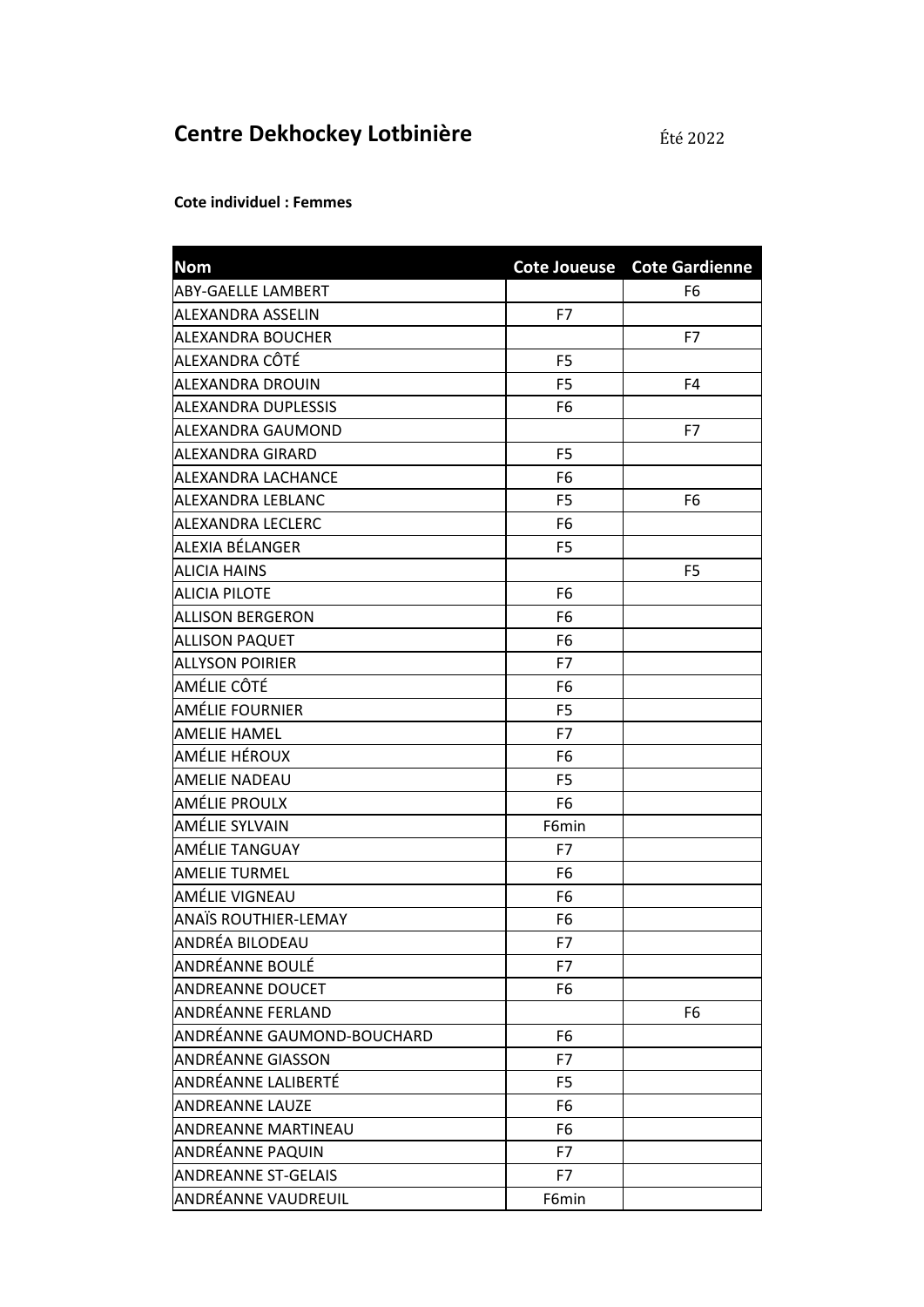| ANDRÉE ANNE RHEAULT         | F7             |                |
|-----------------------------|----------------|----------------|
| ANDRÉE-ANNE CARBONNEAU      | F6             |                |
| ANGELA BERGERON AUBIN       | F4min          | F4             |
| ANGÉLIQUE LALIBERTÉ         | F7             |                |
| ANN-SARAH CHAMPAGNE         |                | F <sub>5</sub> |
| <b>ANNABELLE PAQUET</b>     | F6             |                |
| ANNABELLE SIMONEAU          | F6             |                |
| ANNE ROUSSEAU               |                | F5             |
| <b>ANNE SOPHIE TURCOTTE</b> | F <sub>5</sub> |                |
| ANNE-CLAUDE CHABOT          | F5min          |                |
| ANNE-CLAUDE TALBOT          | F6             |                |
| ANNE-MARIE PRESSÉ           | F7             |                |
| ANNE-SOPHIE DUBOIS PAGÉ     | F6             |                |
| ANNE-SOPHIE MARTINEAU       | F7             |                |
| ANNICK AUBIN                | F6             |                |
| ANNICK GAUDREAULT           | F6             | F <sub>6</sub> |
| <b>ANNIE ASSELIN</b>        | F6             |                |
| <b>ANNIE BISSONNETTE</b>    | F4             |                |
| ANNIE BOUCHER               | F6             |                |
| <b>ANNIE DUBOIS</b>         | F <sub>5</sub> |                |
| <b>ANNIE LAMONTAGNE</b>     | F7             |                |
| ANNIE PARADIS               | F6             |                |
| <b>ANNIE-PIER TREMBLAY</b>  | F4min          |                |
| <b>ANNIK DESJARDINS</b>     | F <sub>6</sub> |                |
| ANNY PIER FELLAND           | F6             |                |
| <b>ARIANE AUDET</b>         | F6             |                |
| <b>ARIANE BERNIER</b>       | F6             |                |
| ARIANE FOURNIER             | F7             |                |
| <b>ARIANE LEMAY</b>         | F6             |                |
| ARIANE PAGÉ                 | F6             |                |
| <b>ARIANE VAILLANCOURT</b>  | F6             |                |
| <b>ARIANNE LAMONTAGNE</b>   | F7             |                |
| <b>ARYANN S.BOISJOLY</b>    | F6             |                |
| <b>AUDE BOISSONNEAULT</b>   | F6             |                |
| AUDRÉE PLAMONDON            | F <sub>5</sub> |                |
| <b>AUDREY BEDARD</b>        | F6             |                |
| <b>AUDREY BERGERON</b>      | F6             |                |
| <b>AUDREY FORCIER</b>       | F7             |                |
| AUDREY HOUDE                | F4min          |                |
| <b>AUDREY LACASSE</b>       | F6             |                |
| <b>AUDREY LAROCHE</b>       | F <sub>5</sub> |                |
| <b>AUDREY PAQUET</b>        | F5             |                |
| <b>AUDREY PLAMONDON</b>     |                | F <sub>5</sub> |
| <b>AUDREY TURMEL</b>        | F4             | F4             |
| AURÉLIE PLANTE              | F6             |                |
| AXELLE HÉBERT               | F7             |                |
| BÉATRICE GIGUÈRE            | F7             |                |
| <b>BÉATRICE ROY</b>         | F6             |                |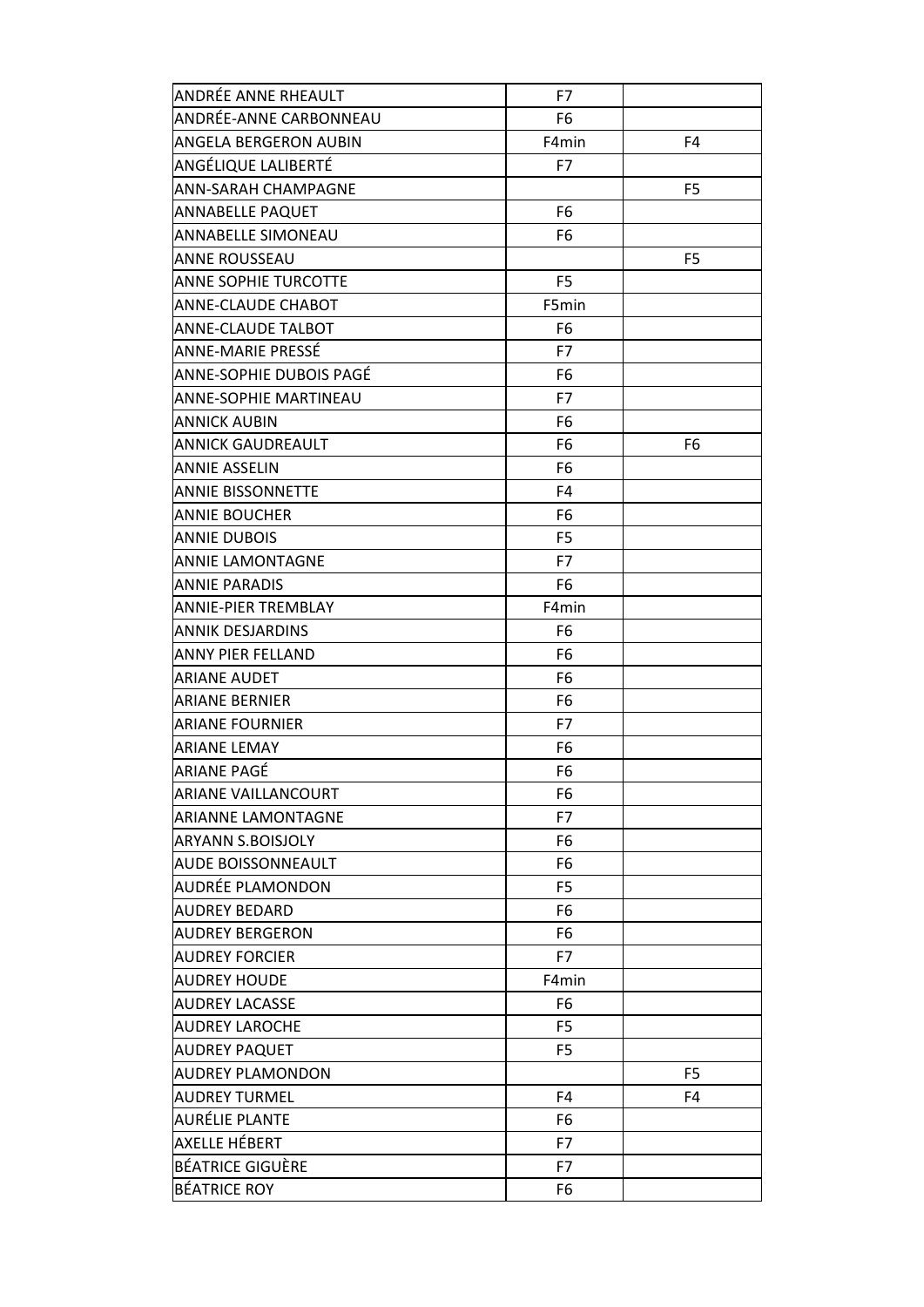| <b>BIANCA DUVAL</b>             | F <sub>5</sub> |    |
|---------------------------------|----------------|----|
| <b>BIANCA FAILLE</b>            | F7             |    |
| <b>BIANCA MARTINEAU FERLAND</b> | F7             |    |
| <b>BLANCHE MARCOUX</b>          | F4             |    |
| <b>BRITANIE LACASSE-ROU</b>     | F7             |    |
| CAMILLE ARGUIN                  | F6             |    |
| CAMILLE BÉLANGER                | F6             |    |
| <b>CAMILLE BOUTIN</b>           | F6min          |    |
| <b>CAMILLE CHALUT</b>           | F7             |    |
| CAMILLE DUQUET                  | F4             |    |
| CAMILLE DUVAL                   | F7             |    |
| <b>CAMILLE GODBOUT</b>          | F5min          |    |
| <b>CAMILLE LAMONTAGNE</b>       | F6             |    |
| CAMILLE PILOTE                  | F6             |    |
| <b>CAMILLE POULIN</b>           |                | F4 |
| CAMILLE RHÉAULT                 | F6             |    |
| CAMILLE VÉZINA                  | F <sub>5</sub> |    |
| CAROL-ANN HAMELIN               | F4             | F4 |
| <b>CAROL-ANN MERCIER</b>        | F5min          |    |
| CAROL-ANN PAQUET                | F6             |    |
| CAROL-ANNE CÔTÉ                 | F6             |    |
| CAROLANN MALEC                  | F6             |    |
| CAROLE-ANNE BEAUDET             | F5min          |    |
| <b>CAROLINE BOILARD</b>         | F6             |    |
| <b>CAROLINE BOIVIN</b>          | F7             |    |
| CAROLINE CARRIER                | F <sub>5</sub> |    |
| <b>CAROLINE COSSETTE</b>        | F7             |    |
| <b>CAROLINE GRONDIN</b>         |                | F7 |
| <b>CAROLINE MERCIER</b>         | F <sub>5</sub> |    |
| <b>CAROLINE POIRIER</b>         | F7             |    |
| CAROLINE ROULEAU                | F6             |    |
| <b>CAROLINE SIROIS</b>          |                | F7 |
| <b>CAROLINE THERRIEN</b>        |                | F5 |
| <b>CAROLYN CHARPENTIER</b>      | F7             |    |
| <b>CATHERINE BEDARD</b>         | F6             |    |
| CATHERINE BERGERON              | F7             |    |
| CATHERINE BLOUIN                | F4min          |    |
| CATHERINE COUILLARD             | F4             |    |
| <b>CATHERINE COUILLARD</b>      | F <sub>5</sub> |    |
| <b>CATHERINE COUTURE</b>        | F5             |    |
| CATHERINE DÉRY                  | F5             |    |
| <b>CATHERINE DESROCHERS</b>     | F7             |    |
| CATHERINE HUDON                 | F7             |    |
| CATHERINE LAFLAMME              | F4             |    |
| CATHERINE LAPLANTE              | F7             |    |
| CATHERINE LAUZÉ                 | F5             |    |
| <b>CATHERINE LEMAY</b>          | F7             |    |
| CATHERINE PAQUET                | F7             |    |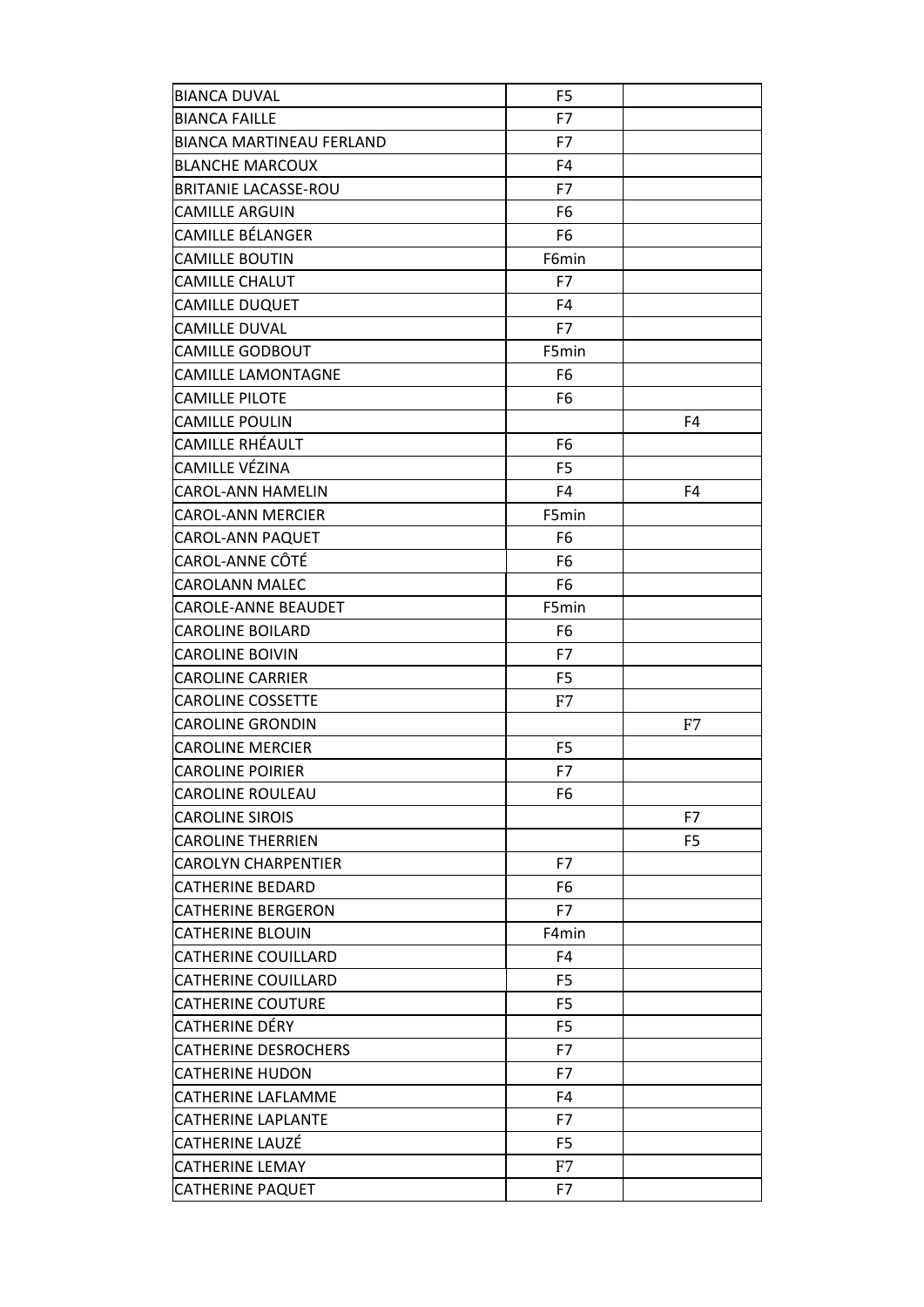| <b>CATHERINE RODRIGUE</b>   | F6min          |                |
|-----------------------------|----------------|----------------|
| <b>CATHERINE SOFIO</b>      | F <sub>5</sub> |                |
| <b>CATHERINE SYLVAIN</b>    | F <sub>5</sub> |                |
| CÉCILIA THIBODEAU           | F <sub>5</sub> |                |
| CÉLESTE LAFLAMME            | F <sub>6</sub> |                |
| CHANTAL BLANCHET            | F <sub>5</sub> |                |
| <b>CHANTAL COUTURE</b>      | F <sub>5</sub> |                |
| CHANTAL HAMEL               | F <sub>5</sub> |                |
| <b>CHANTAL LABRECQUE</b>    | F <sub>6</sub> |                |
| CHANTAL LAPLANTE            | F <sub>6</sub> |                |
| CHANTAL LEMIEUX             | F <sub>5</sub> |                |
| <b>CHARLINE BOUTIN</b>      | F5min          |                |
| CHLOÉ BLANCHET              | F7             |                |
| <b>CHLOÉ BRETON</b>         | F <sub>5</sub> |                |
| <b>CHRISTINA CHABOT</b>     | F <sub>4</sub> |                |
| <b>CHRISTINA DUPONT</b>     | F7             |                |
| <b>CHRISTINE LACROIX</b>    | F <sub>5</sub> |                |
| <b>CINDY CHAYER</b>         | F <sub>5</sub> |                |
| <b>CINDY GIRARD</b>         | F <sub>6</sub> |                |
| <b>CINDY POULIN</b>         | F7             |                |
| CLARA DAIGLE                | F <sub>6</sub> | F <sub>5</sub> |
| CLAUDIA BEAUDOIN            | F <sub>6</sub> | F7             |
| CLAUDIA DUBEAU              | F <sub>5</sub> |                |
| CLAUDIA LAFLAMME            | F5min          |                |
| CLAUDIA LEBLANC             | F4             |                |
| CLAUDIA MUNGER              | F <sub>6</sub> |                |
| <b>CLAUDIA PILOTE</b>       | F <sub>5</sub> |                |
| CLAUDIA THIFAULT            | F <sub>4</sub> |                |
| CLAUDIA TURMEL              | F7             |                |
| <b>CLAUDIE ASSELIN</b>      | F7             |                |
| CLAUDIE GAGNÉ               | F6             |                |
| <b>CLAUDIE TREMBLAY</b>     | F7             |                |
| <b>CLOE AUCLAIR CAMERON</b> | F7             |                |
| <b>CLOÉ LOISELLE</b>        | F7             |                |
| CLOÉ TRÉPANIER              | F4min          |                |
| <b>CORALIE PILOTE</b>       | F5min          |                |
| CORALIE TURGEON             | F <sub>5</sub> |                |
| <b>CORINNE SAMSON</b>       | F <sub>4</sub> |                |
| CYNTHIA BOUCHER             | F4             |                |
| CYNTHIA CARRIER             | F <sub>6</sub> |                |
| CYNTHIA COUTURE             | F7             |                |
| CYNTHIA GUAY                | F4             |                |
| CYNTHIA LAFLAMME            | F6             |                |
| CYNTHIA ROUSSEAU            | F <sub>6</sub> |                |
| CYNTHIA TURCOTTE            | F7             |                |
| DANIELLE BÉLANGER           | F <sub>5</sub> |                |
| <b>DANIELLE GIRARD</b>      | F <sub>6</sub> |                |
| DANNY LAFLAMME              | F <sub>5</sub> |                |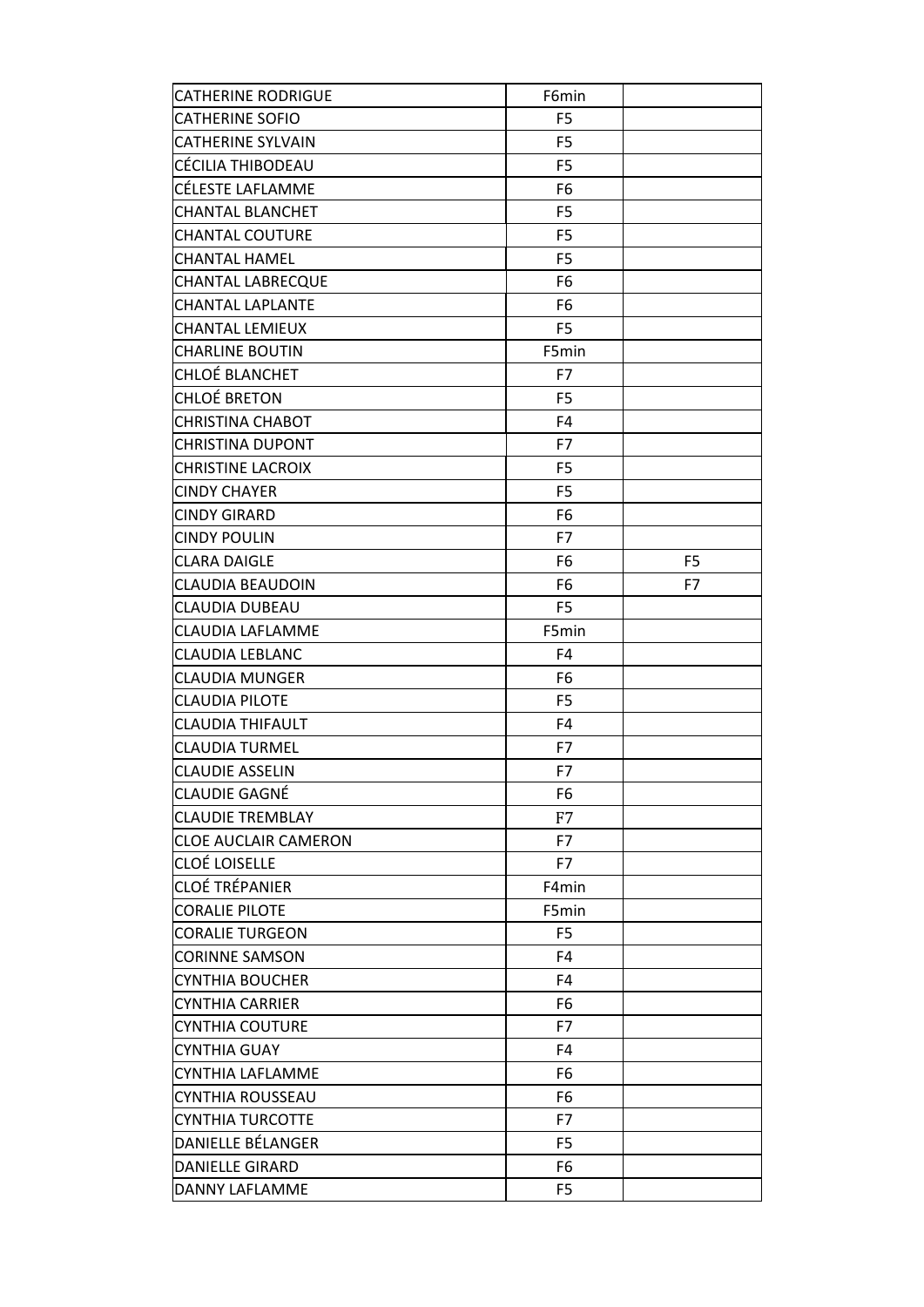| <b>DAPHNÉ MERCIER</b>           | F7             |                |
|---------------------------------|----------------|----------------|
| DAPHNÉE MARTINEAU               | F7             |                |
| DELPHINE DEMERS - ROUSSEAU      | F <sub>5</sub> |                |
| <b>DEMI BARON</b>               | F <sub>5</sub> |                |
| DOMINIQUE LAVOIE                | F7             |                |
| DOROTHÉE ROY                    | F6             |                |
| DORYANE CHAREST                 | F7             |                |
| EDITH BOISSOUNAULT              | F7             |                |
| EDITH LALIBERTÉ                 | F7             |                |
| <b>EDITH SANTERRE</b>           |                | F7             |
| ÉLIANE DIONNE                   | F4             |                |
| <b>ELIE JANSSEN</b>             | F7             |                |
| ÉLIE PAPINEAU                   | F6             |                |
| <b>ELISA CHAREST</b>            | F4min          |                |
| <b>ELISABETH GARNEAU</b>        | F7             |                |
| <b>ELISABETH GRENIER</b>        | F <sub>5</sub> |                |
| ELISE PRÉVOST                   | F7             |                |
| ÉLIZABETH BERNIER               | F6             |                |
| <b>ELIZABETH DEMERS</b>         | F6             |                |
| <b>ELIZABETH GARNEAU</b>        | F6             |                |
| <b>ELODIE CASTONGUAY</b>        | F4             | F5min          |
| ÉLOÏSE BEAUPRÉ                  | F6 min         |                |
| ÉLOÏSE LACHANCE                 | F6             |                |
| ÉLYANNE GAGNON BLAIS            | F7             |                |
| <b>ELYSE CLAPPERTON</b>         | F <sub>5</sub> |                |
| <b>ELYZABETH THEBERGE</b>       | F7             |                |
| <b>EMILIE DION</b>              | F6             |                |
| ÉMILIE DIONNE                   | F6             |                |
| <b>EMILIE DUSABLON</b>          | F6min          |                |
| <b>EMILIE LAMARRA</b>           | F7             |                |
| <b>EMILIE OUELLET-POIRIER</b>   |                | F6             |
| <b>EMILIE ROY</b>               | F6             |                |
| <b>EMILY RACINE</b>             |                | F <sub>5</sub> |
| <b>EMMANUELLE BILODEAU</b>      |                | F6             |
| EMMANUELLE BILODEAU (UMANO MED) | F5             |                |
| <b>EMMANUELLE POULIOT</b>       | F6             |                |
| <b>EMY BERGERON</b>             | F6             |                |
| <b>EMY BROUSSEAU</b>            | F6             |                |
| ERIKA OUELLET                   | F7             |                |
| ERIKA POMERLEAU                 | F7             |                |
| <b>ESTHER GARNEAU</b>           | F4             |                |
| <b>ESTHER MARCOUX</b>           | F6             |                |
| ÈVE-CATHERINE LÉVESQUE          | F7             |                |
| <b>EVELINE DIONNE</b>           | F5             |                |
| <b>EVELINE MONGRAIN</b>         | F7             |                |
| <b>FÉLICIA BERGERON</b>         |                | F <sub>6</sub> |
| FÉLIXE LANDRY                   | F4             |                |
| <b>FLORENCE VEILLEUX</b>        | F7             |                |
|                                 |                |                |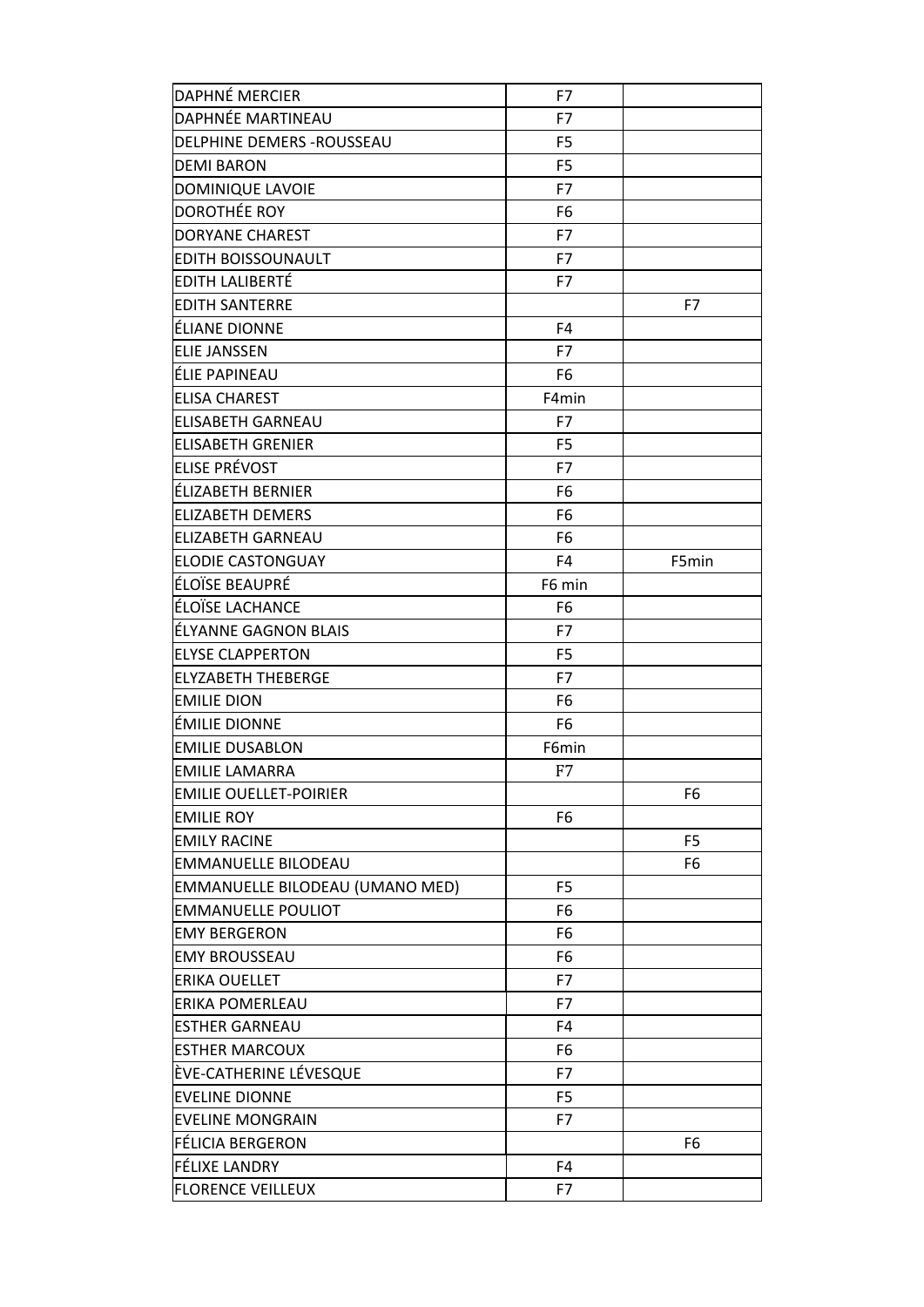| FRÉDÉRIKE MAINDONALD         | F7             |    |
|------------------------------|----------------|----|
| <b>FREDERIQUE DUCHESNEAU</b> | F7             | F7 |
| FRÉDÉRIQUE JEAN              | F <sub>6</sub> |    |
| FRÉDÉRIQUE LAMOTHE BOUCHER   | F6min          |    |
| FREDERIQUE METHOT-BEDARD     | F <sub>6</sub> |    |
| <b>FREDERYCKE CHARLEBOIS</b> | F7             |    |
| GABRIELLA LAMBERT            | F <sub>5</sub> |    |
| <b>GABRIELLE ARSENAULT</b>   | F7             |    |
| <b>GABRIELLE FALLU</b>       | F7             |    |
| GABRIELLE GAGNÉ              | F <sub>5</sub> |    |
| <b>GABRIELLE LEMAY</b>       | F <sub>5</sub> |    |
| <b>GABRIELLE MOREAU</b>      | F <sub>6</sub> |    |
| <b>GABRIELLE SOUCY</b>       | F <sub>4</sub> |    |
| <b>GAELLE BERGERON</b>       | F <sub>6</sub> |    |
| GENEVIÈVE BOISJOLY           | F7             |    |
| GENEVIÈVE BOURQUE            | F <sub>6</sub> |    |
| GENEVIÈVE BRIEN              | F7             |    |
| <b>GENEVIEVE CAOUETTE</b>    | F <sub>6</sub> |    |
| GENEVIÈVE GARNEAU            | F <sub>5</sub> |    |
| GENEVIÈVE GILBERT            | F <sub>6</sub> |    |
| GENEVIÈVE GUÉRARD            | F <sub>6</sub> |    |
| <b>GENEVIEVE MAINGUY</b>     | F <sub>6</sub> |    |
| <b>GENEVIEVE MARION</b>      | F7             |    |
| GENEVIEVE PATRY              |                | F6 |
| <b>GUYLAINE PELLETIER</b>    | F <sub>6</sub> |    |
| <b>HEIDI BOISSONNEAULT</b>   | F <sub>5</sub> |    |
| <b>HELOISE LYNCH</b>         | F <sub>6</sub> | F6 |
| <b>INDIA LAMBERT</b>         | F <sub>6</sub> |    |
| <b>ISABELLE BELLEAU</b>      | F <sub>6</sub> |    |
| <b>ISABELLE BOUCHARD</b>     | F <sub>5</sub> |    |
| <b>ISABELLE CASTONGUAY</b>   | F5             |    |
| <b>ISABELLE CÔTÉ</b>         | F <sub>6</sub> |    |
| <b>ISABELLE GENDRON</b>      | F <sub>6</sub> |    |
| <b>ISABELLE HALLÉ</b>        | F <sub>6</sub> |    |
| <b>ISABELLE NADEAU</b>       | F6             |    |
| <b>ISABELLE RANCOURT</b>     | F <sub>6</sub> |    |
| <b>ISABELLE RIVARD</b>       | F4min          |    |
| <b>ISABELLE TURGEON</b>      | F <sub>6</sub> |    |
| <b>ISMAELLE BELLEAU</b>      | F5min          |    |
| JACINTHE DIAMOND             | F7             |    |
| <b>JACINTHE PAQUET</b>       | F <sub>6</sub> |    |
| <b>JACINTHE POULIN</b>       | F <sub>5</sub> |    |
| JACYNTHE CROTEAU             | F <sub>5</sub> |    |
| JADE DUFRESNE                | F7             |    |
| <b>JADE POIRIER</b>          |                | F7 |
| <b>JANIE FOURNIER</b>        | F7             |    |
| JANIE HÉBERT                 | F <sub>6</sub> |    |
| <b>JANIE LAROCHE</b>         | F7             |    |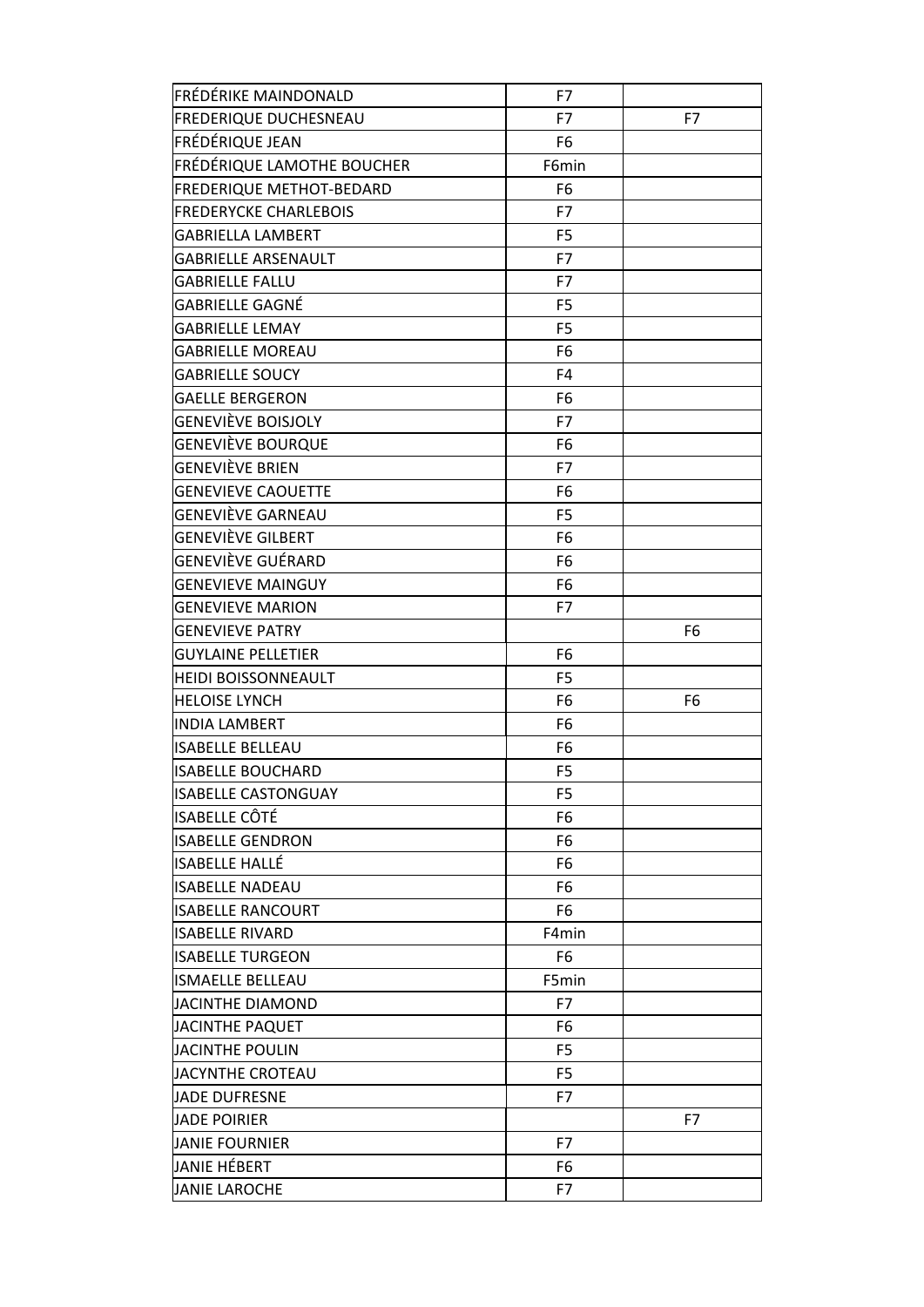| <b>JANIE LEFEBVRE</b>    | F7             |                |
|--------------------------|----------------|----------------|
| <b>JANNIE PAQUET</b>     | F <sub>5</sub> |                |
| JENNIFER ROUSSEAU        | F <sub>5</sub> |                |
| <b>JENNIFER TANGUAY</b>  | F7             |                |
| JESSICA BOISSONEAULT     | F7             |                |
| <b>JESSICA DURAND</b>    | F7             |                |
| JESSICA FILLION DEMERS   | F <sub>6</sub> |                |
| <b>JESSICA FORTIN</b>    | F7             |                |
| <b>JESSICA FRÉCHETTE</b> | F4min          |                |
| <b>JESSICA HAMEL</b>     | F <sub>6</sub> |                |
| <b>JESSICA MARMEN</b>    | F <sub>5</sub> |                |
| <b>JESSIE BEAULIEU</b>   | F <sub>6</sub> |                |
| JESSIE LEBLANC           | F7             |                |
| <b>JESSIKA FILLION</b>   | F7             |                |
| <b>JESSY LAROCHE</b>     | F <sub>5</sub> |                |
| <b>JESSYKA BERGERON</b>  | F <sub>5</sub> |                |
| <b>JOANIE CHAYER</b>     | F7             |                |
| <b>JOANIE LEMAY</b>      | F <sub>4</sub> |                |
| <b>JOANIE MATHIEU</b>    |                | F7             |
| <b>JOANIE TANGUAY</b>    |                | F7             |
| <b>JOANIE TURMEL</b>     | F6             |                |
| JOANNIE BELANGER         | F <sub>6</sub> |                |
| JOANNIE DUSSAULT         | F7             |                |
| <b>JOANNIE MARTIN</b>    | F7             |                |
| <b>JOANNY FAVREAU</b>    | F <sub>5</sub> |                |
| <b>JOELLE BEAUDET</b>    | F7             |                |
| <b>JOELLE BILODEAU</b>   | F <sub>4</sub> |                |
| JOËLLE DAIGLE            | F <sub>6</sub> |                |
| <b>JOELLE PARE</b>       | F <sub>6</sub> |                |
| JOLIANNE CÔTÉ            | F6             |                |
| <b>JOSÉE LAROCHE</b>     | F <sub>5</sub> |                |
| <b>JOSÉE PILOTE</b>      | F <sub>6</sub> |                |
| JOSIANE LACASSE          | F7             |                |
| <b>JOSIANE PILOTE</b>    | F <sub>5</sub> |                |
| <b>JOSIANNE TARDIF</b>   | F <sub>5</sub> |                |
| <b>JOVANE LECLERC</b>    | F <sub>6</sub> |                |
| JULIE BÉLANGER           | F7             |                |
| <b>JULIE CARON</b>       |                | F6min          |
| <b>JULIE D'ANJOU</b>     | F7             |                |
| <b>JULIE DEMERS</b>      | F <sub>5</sub> | F <sub>5</sub> |
| <b>JULIE DROUIN</b>      | F7             |                |
| <b>JULIE GOUPIL</b>      |                | F7             |
| <b>JULIE ROUSSEAU</b>    | F7             | F7             |
| JULIE THIBAUDEAU         | F7             |                |
| <b>JULIETTE LEMAY</b>    | F <sub>5</sub> |                |
| JUSTINE DAIGNAULT        | F <sub>4</sub> |                |
| KARÈLE LAMBERT           | F <sub>5</sub> |                |
| <b>KARELL PAQUIN</b>     | F7             |                |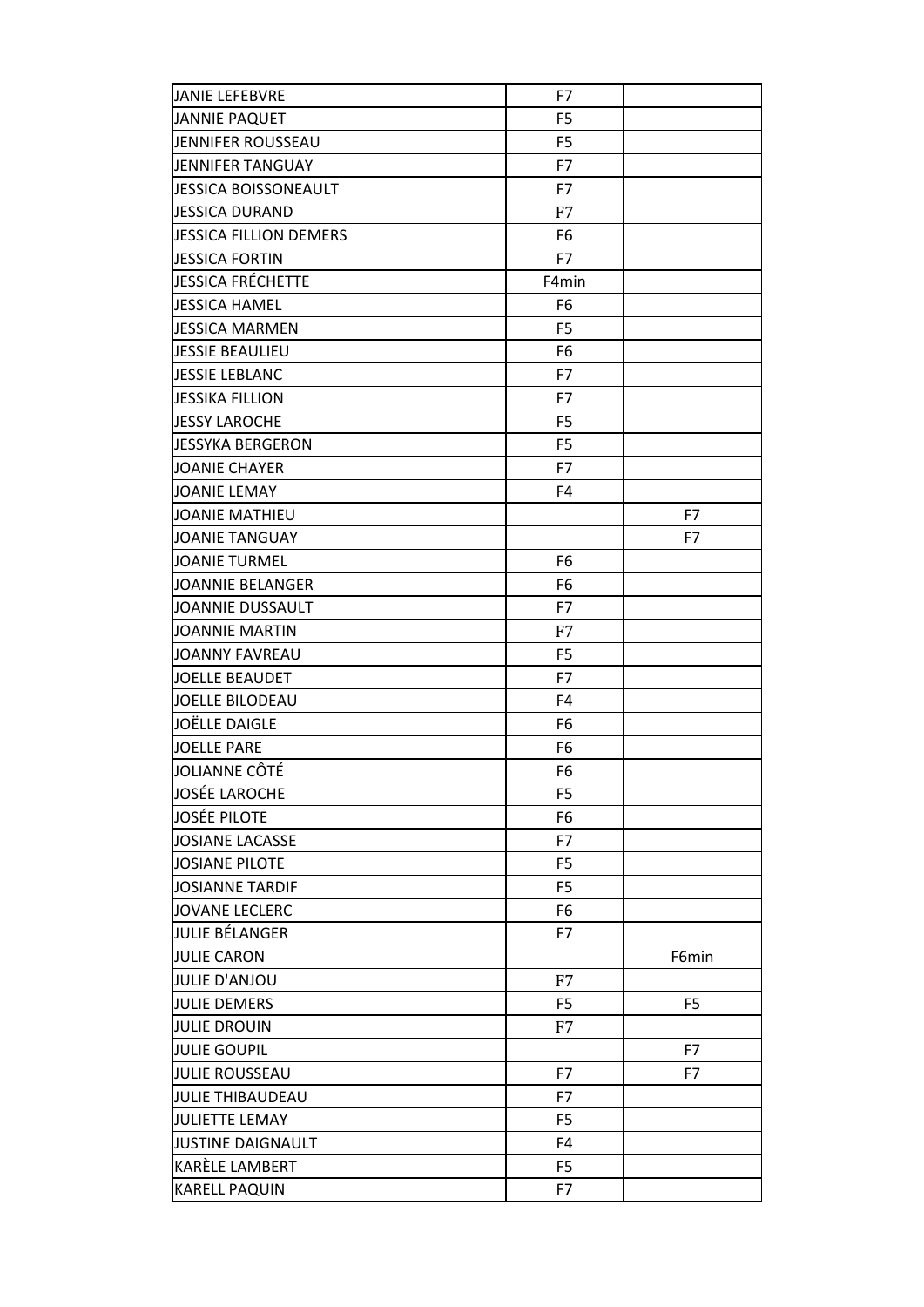| <b>KARINE BERNIER</b>     | F <sub>5</sub> | F7             |
|---------------------------|----------------|----------------|
| <b>KARINE BROUSSEAU</b>   | F7             |                |
| <b>KARINE DESROCHERS</b>  | F7             |                |
| <b>KARINE DROUIN</b>      | F7             |                |
| <b>KARINE GRENIER</b>     | F7             |                |
| <b>KARINE GRONDIN</b>     |                | F <sub>6</sub> |
| <b>KARINE KOURCY</b>      | F6             |                |
| <b>KARINE MARTINEAU</b>   | F <sub>5</sub> |                |
| <b>KARINE MOREL</b>       | F7             |                |
| <b>KARINE NADEAU</b>      | F7             |                |
| <b>KARINE POITRAS</b>     | F6             | F6             |
| KASSANDRA COUTURE         | F7             |                |
| KASSANDRA GAGNON          |                | F6             |
| <b>KATE DUBOIS</b>        | F <sub>5</sub> |                |
| <b>KATE LACASSE</b>       | F7             |                |
| <b>KATE LAMONTAGNE</b>    | F <sub>5</sub> |                |
| <b>KATE SELBY</b>         | F <sub>5</sub> |                |
| <b>KATHY BOURGEAULT</b>   |                | F <sub>5</sub> |
| <b>KATHY PELLETIER</b>    | F <sub>5</sub> |                |
| <b>KATRYNE LEPAGE</b>     | F <sub>5</sub> |                |
| KATYANA COTÉ              | F4             |                |
| <b>KELLY PETTIGREW</b>    | F7             | F <sub>6</sub> |
| <b>KELLY ROY</b>          | F <sub>4</sub> |                |
| <b>KELLY-ANN AUGER</b>    | F4min          |                |
| KELLYANNE GARNEAU         | F5min          |                |
| KIM ARSENAULT             | F <sub>6</sub> |                |
| KIM DESERT                | F7             |                |
| <b>KIM DUBE</b>           | F7             |                |
| KIM SAMSON                | F7             |                |
| <b>KRYSTELLE LAFLAMME</b> | F <sub>5</sub> |                |
| LAETITIA LETOURNEAU       | F6             |                |
| LAURA VEILLEUX            |                | F7             |
| LAURENCE BLANCHET         | F4min          |                |
| <b>LAURENCE LANDRY</b>    | F6             |                |
| LAURIANE LEMAY            | F5min          |                |
| LAURIANNE GALARNEAU       | F6min          |                |
| LAURIANNE LAROCHE         | F7             |                |
| LAURIE BLANCHET           | F7             |                |
| LAURIE CÔTÉ               | F7             |                |
| <b>LAURIE DUVAL</b>       |                | F7             |
| LAURIE LALIBERTÉ          | F4             |                |
| LAURIE LEHOUX             | F7             |                |
| LAURIE PERREAULT          | F6             |                |
| LAURIE ST-ONGE            | F6             |                |
| <b>LAURIE TREMBLAY</b>    | F6             |                |
| LAURIE-ANNE LAROCHE       | F6min          |                |
| LAURIE-ÈVE CARETTE        | F <sub>5</sub> |                |
| LAURY SIMONEAU            | F6             |                |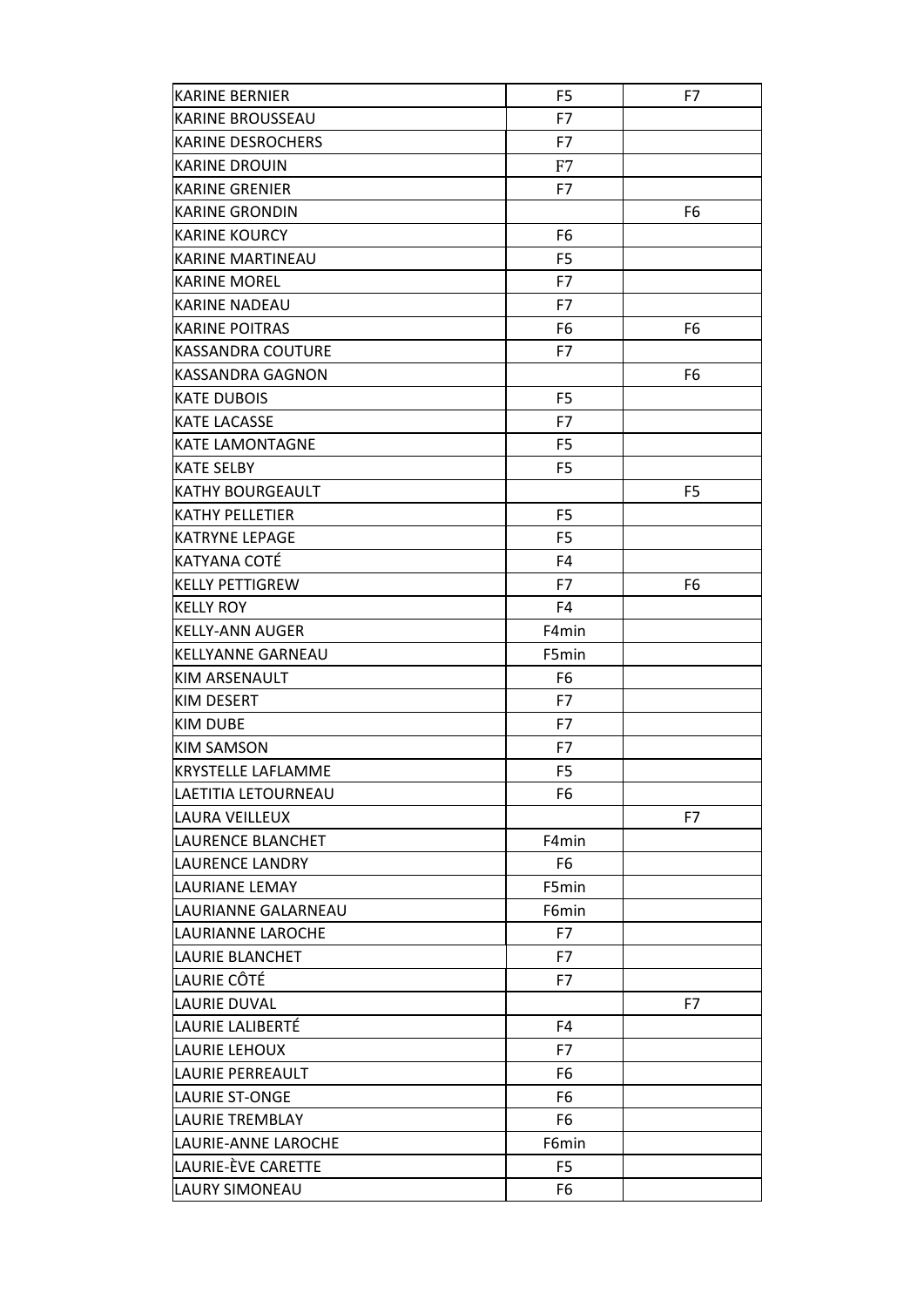| LÉA GARNEAU                           | F6             |                |
|---------------------------------------|----------------|----------------|
| LÉANE VÉZINA                          | F6             | F7             |
| LÉONIE DEMERS                         | F7             |                |
| <b>LIANE TURCOTTE</b>                 |                | F <sub>5</sub> |
| LINA CHEVRETTE                        | F7             |                |
| LINDA BERGERON                        | F6             |                |
| LINDSAY ROY-BERNATCHEZ                | F6             |                |
| LUCIE BEAUDOIN                        | F6             |                |
| <b>LUCIE LESSARD</b>                  | F6min          |                |
| LUCIE MARCOUX                         | F <sub>6</sub> |                |
| LYDIA AUGER                           | F <sub>5</sub> |                |
| LYDIA CÔTÉ                            | F7             |                |
| LYDIANNE THIVIERGE                    | F7             |                |
| LYNE BOULANGER                        | F7             |                |
| LYSANNE LEMAY                         | F <sub>5</sub> |                |
| <b>MAGALI VEILLETTE</b>               | F7             |                |
| <b>MAGALIE CAMBOURIS</b>              | F6             |                |
| MAGALIE CÔTÉ                          | F <sub>4</sub> |                |
| <b>MAGGIE DEMERS</b>                  | F6             |                |
| <b>MAGGIE LECLERC</b>                 | F6             |                |
| <b>MALLY ROCHETTE</b>                 | F <sub>5</sub> |                |
| <b>MALORIE HAMEL</b>                  | F5min          |                |
| <b>MALORY BÉLANGER</b>                | F6             |                |
| MANUELLE-ANICK LAMBERT                | F <sub>5</sub> |                |
| <b>MARIANNE ALLARD</b>                | F7             |                |
| <b>MARIANNE GIGUERE</b>               | F6 min         |                |
| <b>MARIANNE MARANDA</b>               | F7             |                |
| <b>MARIANNE RIVARD</b>                | F7             |                |
| <b>MARIANNE VEILLETTE</b>             | F7             |                |
| <b>MARIE ELISE COTE</b>               | F7             |                |
| <b>MARIE EVE POTEAUX</b>              | F6             |                |
| MARIE FRANCE BEAUDOIN                 | F <sub>5</sub> |                |
| <b>MARIE FRANCE GOSSELIN</b>          | F5             |                |
| <b>MARIE ST HILAIRE</b>               | F6             |                |
| MARIE-ANNE CASTONGUAY                 | F7             |                |
| MARIE-CLAUDE BLANCHET                 | F4             |                |
| MARIE-CLAUDE BOISVERT                 | F6min          |                |
| MARIE-CLAUDE GENEST                   | F6             |                |
| MARIE-CLAUDE LEMAY                    | F5             |                |
| MARIE-CLAUDE LEMIEUX                  | F <sub>5</sub> |                |
| MARIE-DOUCE COMEAU                    | F6             |                |
| MARIE-ELAINE GRAVEL                   | F6             |                |
| MARIE-EVE BERGERON                    | F6             |                |
| MARIE-EVE BERNARD                     | F5             |                |
| MARIE-ÈVE BLANCHET                    | F5min          |                |
| MARIE-EVE DAIGLE (LAMAS GRINCHEUSES)  | F4             |                |
| MARIE-EVE DAIGLE (REMBOURRAGE DAIGLE) | F5min          |                |
| MARIE-ÊVE LESSARD                     | F4             |                |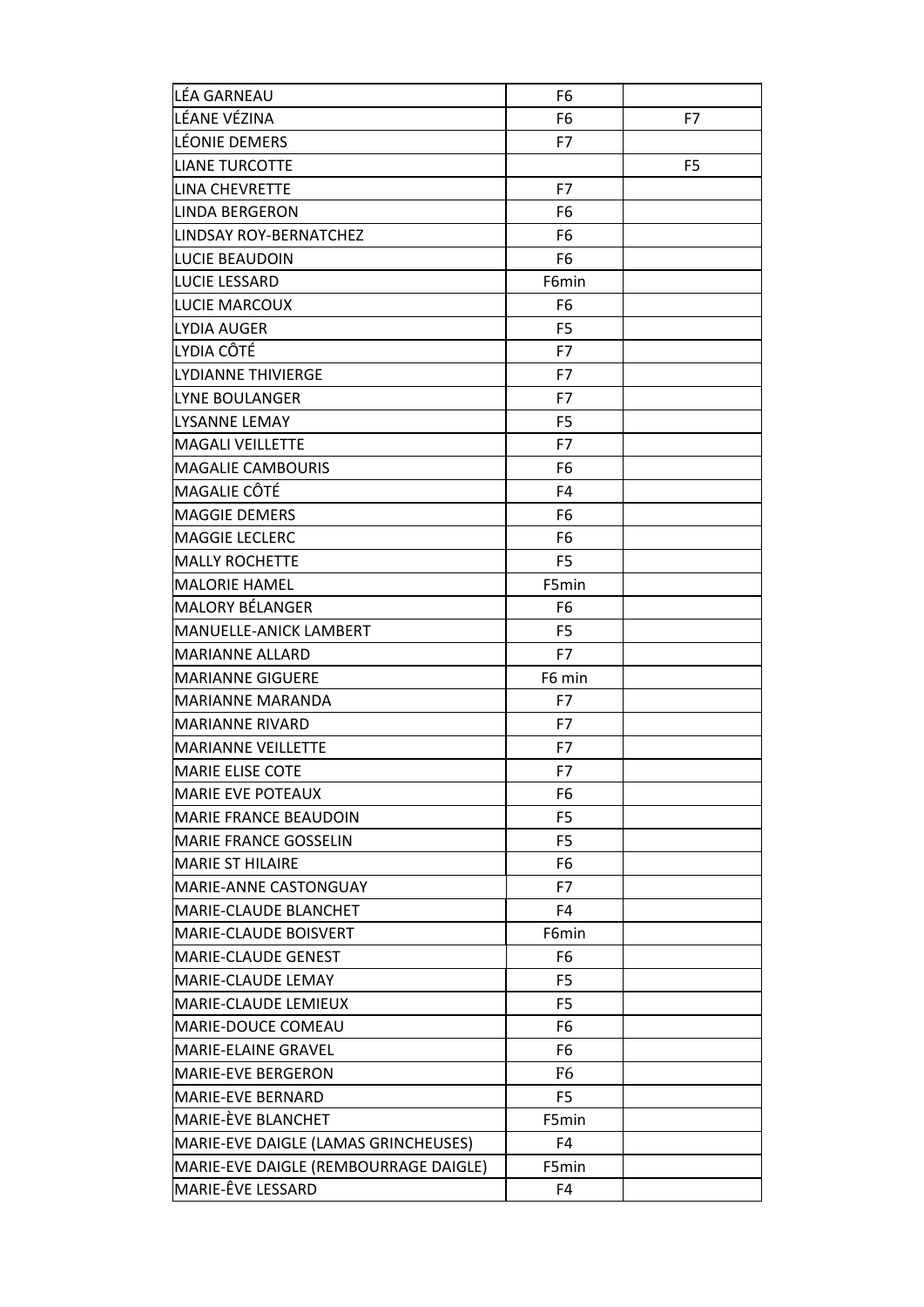| <b>MARIE-EVE MATHIEU</b>      | F5             |                |
|-------------------------------|----------------|----------------|
| MARIE-ÊVE NERON               | F <sub>6</sub> |                |
| MARIE-ÈVE PAQUET              | F <sub>5</sub> |                |
| MARIE-ÈVE PATRY               | F7             |                |
| MARIE-EVE PROTEAU             | F4             |                |
| <b>MARIE-EVE SIMARD</b>       | F7             |                |
| MARIE-FÉLIX LAVERDIÈRE        | F7             |                |
| <b>MARIE-FLORENCE MERCIER</b> | F7             |                |
| <b>MARIE-FRANCE BEAUDOIN</b>  | F5             |                |
| MARIE-FRANCE GOSSELIN         | F <sub>5</sub> |                |
| <b>MARIE-FRANCE MERCIER</b>   | F6             |                |
| <b>MARIE-JEANNE CROTEAU</b>   | F7             |                |
| <b>MARIE-JEANNE GINGRAS</b>   | F7             |                |
| <b>MARIE-JO HAMEL</b>         | F5min          | F <sub>6</sub> |
| MARIE-JOSÉE MÉTIVIER          | F6             |                |
| MARIE-JOSÉE RICHARD           | F6             |                |
| MARIE-MICHÈLE CARON           | F <sub>5</sub> |                |
| MARIE-MICHÈLE CHEVARIE        | F <sub>5</sub> |                |
| MARIE-MICHELE DAIGLE          | F7             |                |
| MARIE-MICHÈLE POIRIER         | F7             |                |
| MARIE-MICHÈLE ROUSSEAU        | F5min          |                |
| MARIE-PIER CANTIN-DROUIN      | F4             |                |
| <b>MARIE-PIER DEMERS</b>      | F6             |                |
| <b>MARIE-PIER FOURNIER</b>    | F <sub>5</sub> |                |
| <b>MARIE-PIER GAURON</b>      | F6min          |                |
| MARIE-PIER LAPOINTE           | F6             |                |
| <b>MARIE-PIER MALO</b>        | F7             |                |
| <b>MARIE-PIER MARTINEAU</b>   | F5             |                |
| <b>MARIE-PIER OUELLET</b>     | F <sub>5</sub> |                |
| <b>MARIE-PIER TURGEON</b>     | F6             |                |
| <b>MARIE-PIERRE LEMAY</b>     | F5             |                |
| MARIE-SOLEIL BERGERON         | F <sub>5</sub> |                |
| <b>MARIE-SOLEIL COMEAU</b>    | F5             |                |
| <b>MARIKA ROGER</b>           | F7             |                |
| <b>MARILOU DANIS</b>          | F7             |                |
| <b>MARILYNE BLANCHET</b>      | F6             |                |
| <b>MARILYNE DAIGLE</b>        | F6             |                |
| <b>MARISA LEVASSEUR</b>       | F6             |                |
| <b>MARISE GUIMOND</b>         | F7             |                |
| <b>MARJORIE BEAUDET</b>       | F5             |                |
| <b>MARRIANNE MONTMINY</b>     | F6             |                |
| <b>MARTINE BLANCHETTE</b>     | F7             |                |
| <b>MARTINE SAVARD</b>         | F6             |                |
| MARYLÈNE LEMAY                | F <sub>5</sub> |                |
| MARYLÈNE TURMEL               | F6             |                |
| <b>MARYSE BISSON</b>          | F7             |                |
| <b>MATHILDE DUQUET</b>        | F7             |                |
| <b>MATHILDE LABBÉ</b>         | F7             |                |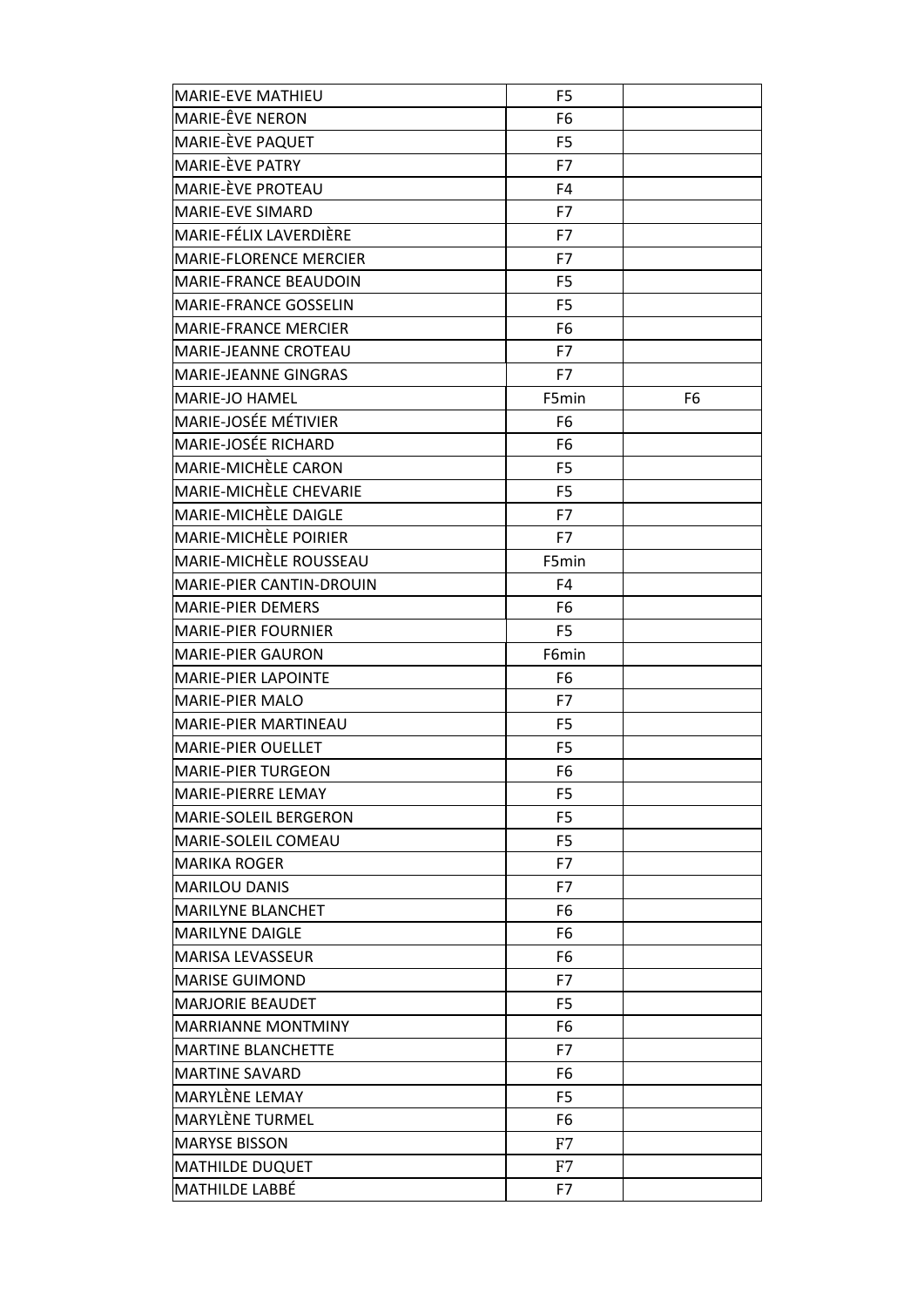| MATHILDE LABBÉ                  | F7             |                |
|---------------------------------|----------------|----------------|
| <b>MATHILDE LAVERDIERE</b>      | F7             |                |
| <b>MATHILDE MERCIER</b>         | F4             |                |
| <b>MAUDE ARGUIN</b>             | F7             |                |
| <b>MAUDE BERNIER</b>            | F6             |                |
| <b>MAUDE BERNIER (Genytech)</b> | F <sub>5</sub> |                |
| <b>MAUDE CHAREST</b>            | F7             |                |
| <b>MAUDE CÔTÉ</b>               | F7             |                |
| <b>MAUDE COTE DEROCHERS</b>     | F6             |                |
| <b>MAUDE COUTURE</b>            | F7             |                |
| <b>MAUDE DEMERS</b>             | F6             |                |
| <b>MAUDE PAQUET</b>             | F6             |                |
| <b>MAUDE RENÉ</b>               | F6             | F <sub>6</sub> |
| <b>MAUDE THIBEAULT</b>          | F <sub>6</sub> |                |
| <b>MAXIM BERNIER</b>            | F7             |                |
| <b>MEAGAN VAILLANCOURT</b>      | F7             |                |
| <b>MEGAN BROUSSEAU</b>          | F7             | F <sub>6</sub> |
| MEGAN CÔTÉ                      | F7             |                |
| <b>MEGAN ST-ONGE</b>            | F <sub>5</sub> |                |
| MÉGANE BÉLANGER                 | F <sub>6</sub> |                |
| MÉGANE BERGERON                 | F <sub>6</sub> |                |
| MÉGANE DEMERS                   | F4min          | F4             |
| MÉGANE FOURNIER                 | F5min          |                |
| MEGANE GAGNÉ                    | F <sub>6</sub> |                |
| <b>MEGANN DESROCHERS</b>        | F <sub>5</sub> |                |
| <b>MEGGIE LACASSE</b>           | F <sub>6</sub> |                |
| <b>MEGGIE PAQUET</b>            | F4             |                |
| <b>MEGGY BEAUDOIN</b>           | F4min          |                |
| MEGGY LEMAIRE-ARSENEAULT        | F7             |                |
| MÉLANIE BÉLANGER                | F6             |                |
| MÉLANIE BRÛLÉ                   | F6             |                |
| MELANIE CHAMPAGNE               | F6             |                |
| MÉLANIE GOSSELIN                | F7             |                |
| <b>MELANIE LABONNE</b>          | F7             |                |
| <b>MELANIE PLANTE</b>           | F6             |                |
| MÉLINA CÔTÉ                     | F <sub>5</sub> |                |
| MÉLINA LAROCHE                  |                | F6             |
| <b>MELISSA CARRIER</b>          | F7             |                |
| MÉLISSA FILLION                 | F6             |                |
| MÉLISSA FOURNIER                | F <sub>5</sub> |                |
| <b>MELISSA MASSEY</b>           | F7             |                |
| MÉLISSA PAQUIN                  | F6             |                |
| MELISSA TETREAULT               | F6             |                |
| <b>MICHELE ROGER</b>            | F6             |                |
| <b>MICHELE ROUTHIER</b>         | F6             |                |
| MIREILLE KALTENRIEDER           |                | F5             |
| <b>MOLLY PERRON</b>             | F6             |                |
| <b>MONIKA LAFLAMME</b>          | F6min          |                |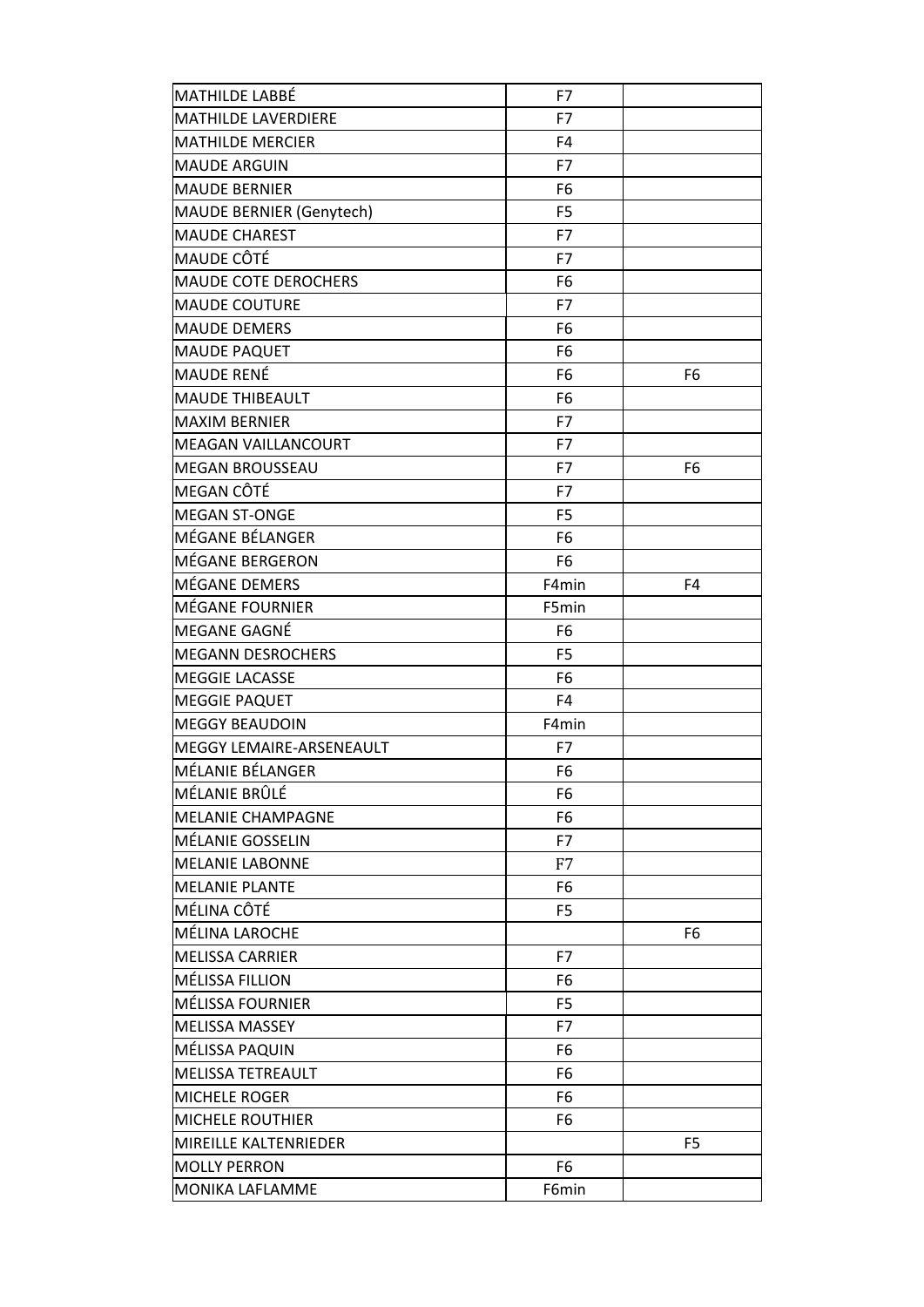| <b>MYLÈNE BERNIER</b>         | F7             | F <sub>5</sub> |
|-------------------------------|----------------|----------------|
| MYLÈNE LAFLAMME               | F7             |                |
| MYLÈNE LEMAY                  | F7             | F5min          |
| MYLÈNE VAILLANCOURT           |                | F <sub>5</sub> |
| <b>MYRIAM BOUCHER</b>         | F5min          |                |
| <b>MYRIAM CROTEAU</b>         | F <sub>6</sub> |                |
| <b>MYRIAM DAGENAIS-GOULET</b> |                | F <sub>5</sub> |
| <b>MYRIAM GAUTHIER</b>        | F7             |                |
| <b>MYRIAM LAROCHE</b>         | F <sub>5</sub> | F <sub>5</sub> |
| <b>MYRIAM LEMAY</b>           | F <sub>5</sub> |                |
| <b>MYRIAM MARCOUX</b>         | F <sub>6</sub> |                |
| MYRIAM MASSÉ                  | F <sub>6</sub> |                |
| <b>NADIA BEAUDET</b>          | F6min          |                |
| NADIA LABONTÉ                 | F <sub>5</sub> |                |
| NADIA PRESSÉ                  | F <sub>5</sub> |                |
| NADINE BÉDARD                 | F <sub>5</sub> |                |
| <b>NADINE MERCIER</b>         | F7             | F7             |
| <b>NANCY DESROCHERS</b>       | F <sub>5</sub> |                |
| <b>NANCY GALLAGHER</b>        | F7             |                |
| <b>NANCY MARCEAU</b>          | F7             |                |
| <b>NANCY ROUSSEL</b>          | F <sub>6</sub> |                |
| <b>NAOMY LAVERTUE</b>         | F <sub>4</sub> |                |
| <b>NATHALIE GARNEAU</b>       | F <sub>6</sub> |                |
| <b>NATHALIE GOSSELIN</b>      | F <sub>5</sub> |                |
| <b>NATHALIE GUERIN</b>        | F7             |                |
| <b>NATHALIE JOBIN</b>         | F7             |                |
| <b>NATHALIE PAQUET</b>        | F5min          |                |
| <b>NATHALIE PHILIPPON</b>     | F7             |                |
| <b>NICKIE ROBICHAUD</b>       | F <sub>6</sub> |                |
| <b>NOA POIRIER</b>            | F <sub>5</sub> |                |
| NOÉMIE BOUCHARD               | F7             |                |
| NOÉMIE BROCHU                 | F <sub>4</sub> |                |
| NOÉMIE FECTEAU                | F <sub>5</sub> |                |
| NOÉMIE FILLION-LABONTÉ        | F <sub>5</sub> |                |
| <b>NOEMIE FONTAINE</b>        | F6             |                |
| OCÉANNE MOREAU                | F <sub>6</sub> |                |
| <b>ODRÉE CHENETTE</b>         | F <sub>5</sub> |                |
| <b>OLIVIA DESROCHERS</b>      | F5min          |                |
| PAMÉLA PAINCHAUD-ROBERGE      | F <sub>5</sub> | F7             |
| PASCALE BOULAY                | F7             |                |
| PASCALE LAROCHE               | F <sub>5</sub> |                |
| PATRICIA AUGER                | F4             |                |
| RACHELLE LÉTOURNEAU           |                | F <sub>5</sub> |
| RAPHAELLE LEMAY               | F <sub>5</sub> |                |
| RAPHAELLE MARION              | F6             |                |
| RAPHAELLE SHAINK              | F7             |                |
| REBBECA LAMARRE               | F7             |                |
| ROSALIE GUILLEMETTE           | F6             |                |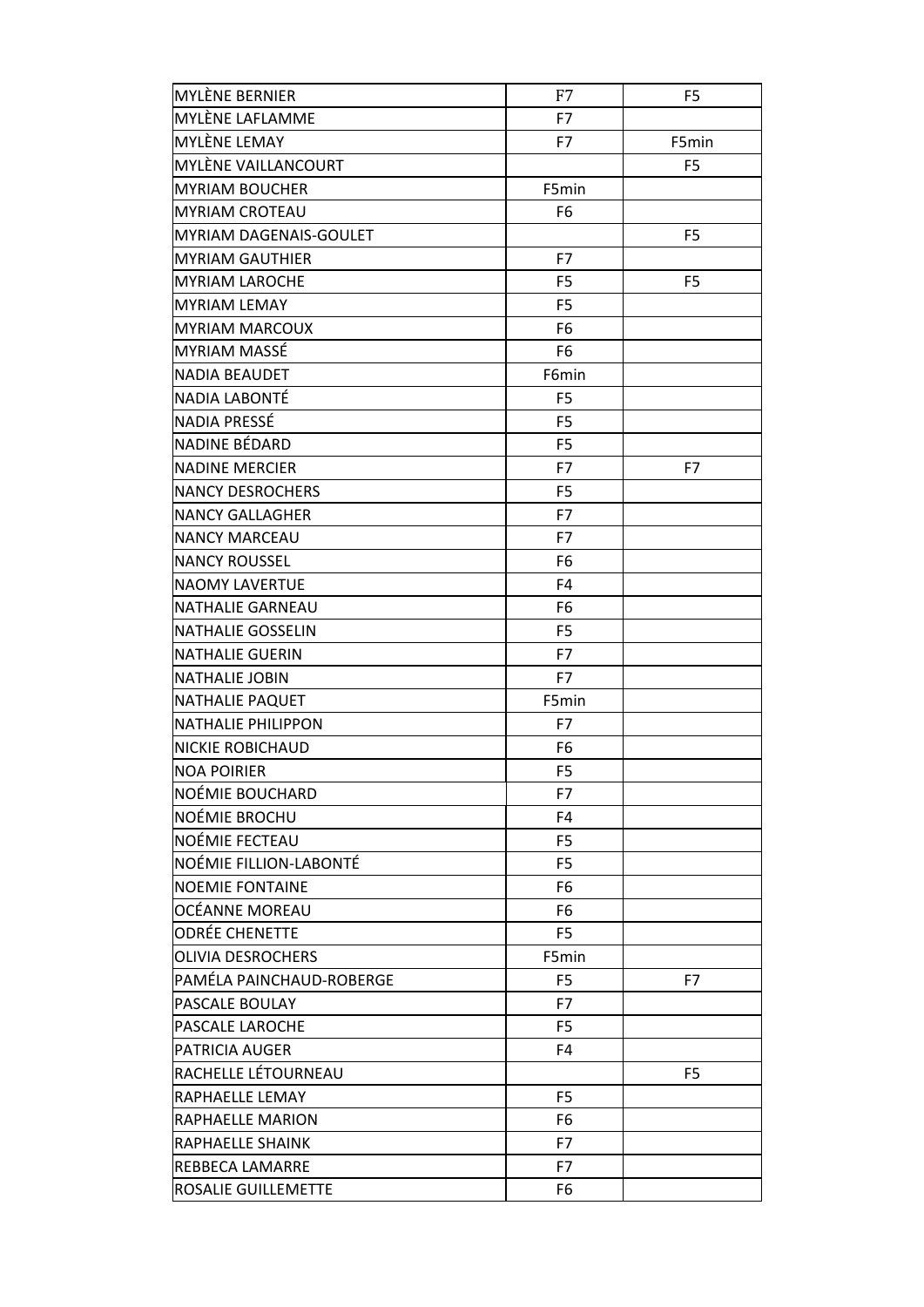| ROSALIE LABBÉ               | F7             |    |
|-----------------------------|----------------|----|
| ROSALIE LEMAY               | F <sub>6</sub> |    |
| ROSALIE LEMELIN             | F7             |    |
| ROSALIE LONGCHAMPS          | F6             |    |
| ROSALIE MERCIER             | F5min          |    |
| ROSALIE OUELLET             | F <sub>6</sub> |    |
| ROSALIE VIEN                | F <sub>6</sub> |    |
| <b>ROSE CANTIN</b>          | F <sub>5</sub> |    |
| ROSE-MARIE CHARLAND         | F7             |    |
| ROSELINE TOUCHETTE          | F <sub>5</sub> |    |
| ROSELYNE CASTONGUAY         | F <sub>4</sub> |    |
| ROSEMARIE BERGERON          | F7             |    |
| ROSEMARIE LEMIEUX           | F5             |    |
| ROSIE POIRIER               | F <sub>4</sub> |    |
| ROXANE GENEST COTE          | F6             |    |
| <b>ROXANE GUIMOND-LEMAY</b> | F6             |    |
| ROXANE LALIBERTE            | F5             |    |
| ROXANNE BEDARD              | F <sub>6</sub> |    |
| ROXANNE BERNIER             | F <sub>6</sub> |    |
| ROXANNE MARTINEAU           | F <sub>5</sub> |    |
| ROXANNE ST-ONGE             | F5min          |    |
| SABRINA BOULAY              | F <sub>6</sub> |    |
| SABRINA HABEL               | F <sub>5</sub> | F4 |
| <b>SABRINA PICARD</b>       | F7             |    |
| <b>SACHA THIBAULT</b>       | F7             | F4 |
| SAMANTHA CÔTÉ               | F <sub>5</sub> |    |
| <b>SANDRINE LARCHET</b>     | F <sub>5</sub> |    |
| <b>SANDRINE PAGEAU</b>      | F <sub>5</sub> |    |
| <b>SARA BERGERON</b>        | F6min          |    |
| SARA MICHEL                 | F7             |    |
| <b>SARAH CHATIGNY</b>       | F6             |    |
| <b>SARAH GENEST</b>         | F <sub>5</sub> |    |
| <b>SARAH OUELLET</b>        | F4             |    |
| <b>SARAH POULIN</b>         | F6             |    |
| SARAH-ELIZABETH MORIN       | F5             |    |
| <b>SARAH-EVE BERGERON</b>   | F7             |    |
| <b>SARAH-EVE PELCHAT</b>    | F7             |    |
| <b>SARAH-MAUDE DEMERS</b>   | F <sub>5</sub> |    |
| SARAH-MAUDE LAFLAMME        | F7             |    |
| <b>SHANA POULIN</b>         | F6             |    |
| <b>SHELLY DESRUISSEAUX</b>  | F7             |    |
| SOIZIC LE BARBENCHON        |                | F7 |
| SONIA ROUSSEAU              | F7             |    |
| SOPHIE CASTONGUAY           | F5min          |    |
| <b>SOPHIE DEROME</b>        | F6             |    |
| SOPHIE SAVARD-LAROCHE       | F7             |    |
| SOPHIE VALLÉE               | F7             |    |
| <b>STACEY FICKETT</b>       | F6             |    |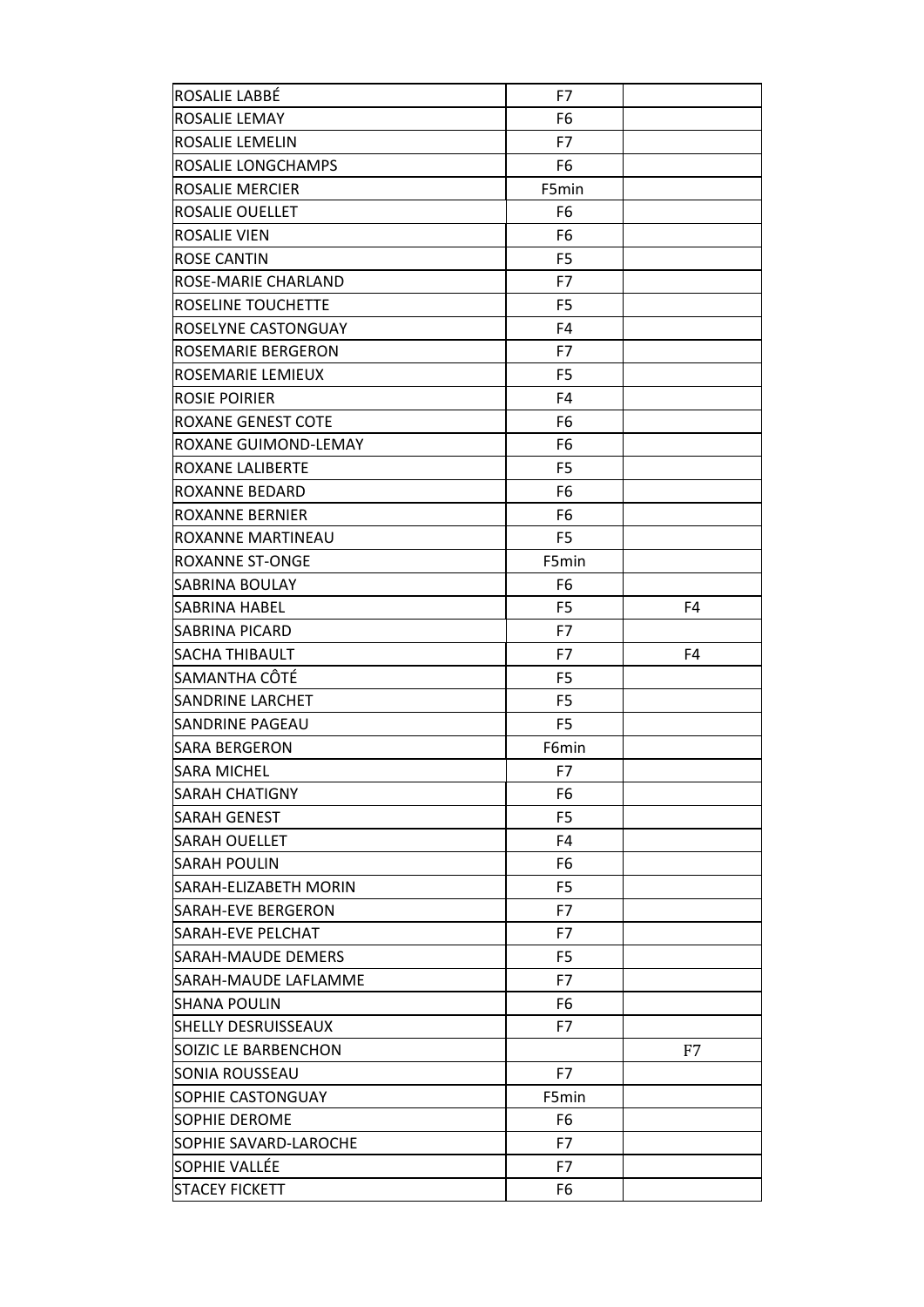| <b>STEFFI NOEL</b>          | F6             |                |
|-----------------------------|----------------|----------------|
| STÉPHANIE BEAURIVAGE        | F <sub>4</sub> |                |
| STÉPHANIE BISSON            | F <sub>6</sub> |                |
| STEPHANIE COTE              | F <sub>6</sub> |                |
| STÉPHANIE FERLAND           | F7             |                |
| STÉPHANIE HOULE             | F <sub>6</sub> |                |
| STÉPHANIE LAPLANTE          | F7             |                |
| STÉPHANIE LEMAY             | F <sub>4</sub> |                |
| STÉPHANIE ROUSSEAU          | F <sub>5</sub> |                |
| <b>STEPHANIE THIVIERGE</b>  | F7             |                |
| STEPHANIE THOMASSIN         | F <sub>6</sub> |                |
| SUNNY LÉTOURNEAU            | F7             |                |
| <b>SUZIE TURMEL</b>         | F <sub>5</sub> |                |
| <b>SYLVIANNE RUELLAND</b>   | F <sub>6</sub> |                |
| <b>SYLVIE CROTEAU</b>       | F <sub>6</sub> |                |
| <b>SYLVIE-ANN GERMAIN</b>   |                | F <sub>6</sub> |
| VALÉRIE BARIBEAU            |                | F <sub>6</sub> |
| VALÉRIE BEAUDOIN            | F7             |                |
| VALÉRIE BROUSSEAU           | F <sub>5</sub> |                |
| VALÉRIE CÔTÉ                |                | F7             |
| VALÉRIE HAMEL               | F7             |                |
| <b>VALÉRIE LABONTÉ</b>      | F <sub>5</sub> |                |
| VALÉRIE LANGEVIN            | F <sub>5</sub> |                |
| <b>VALERIE LECLERC</b>      | F <sub>6</sub> |                |
| VALÉRIE LEPAGE              | F6             |                |
| VALÉRIE MARCOUX             | F <sub>6</sub> |                |
| <b>VALÉRIE TURCOTTE</b>     | F <sub>5</sub> |                |
| <b>VALÉRIE VILLENEUVE</b>   | F <sub>5</sub> |                |
| VALÉRY SAMSON               | F7             |                |
| <b>VANESSA COUTURE</b>      |                | F <sub>4</sub> |
| <b>VANESSA DEMERS AUGER</b> | F6             |                |
| <b>VANESSA LESSARD</b>      | F <sub>4</sub> |                |
| <b>VANESSA PICARD</b>       | F7             |                |
| <b>VANESSA ROUSSEAU</b>     | F <sub>4</sub> | F6             |
| VÉRONIQUE AUBIN             | F7             |                |
| <b>VÉRONIQUE BERGERON</b>   | F <sub>5</sub> |                |
| <b>VERONIQUE CASTONGUAY</b> | F6             | F <sub>5</sub> |
| <b>VÉRONIQUE CHAREST</b>    | F7             |                |
| VÉRONIQUE COTÉ              | F <sub>5</sub> |                |
| <b>VÉRONIQUE DUMAS</b>      | F6             | F <sub>6</sub> |
| <b>VERONIQUE ROGER</b>      | F6             |                |
| <b>VICKY BOUTHILLETTE</b>   | F <sub>4</sub> |                |
| <b>VICKY DURAND</b>         |                | F <sub>4</sub> |
| <b>VICKY MICHAUD</b>        | F7             |                |
| <b>VICKY RODRIGUE</b>       | F6             |                |
| <b>VICKY TREMBLAY</b>       | F7             |                |
| <b>VICTORIA ROCHETTE</b>    | F <sub>5</sub> |                |
| YANNA LATREILLE             | F7             |                |